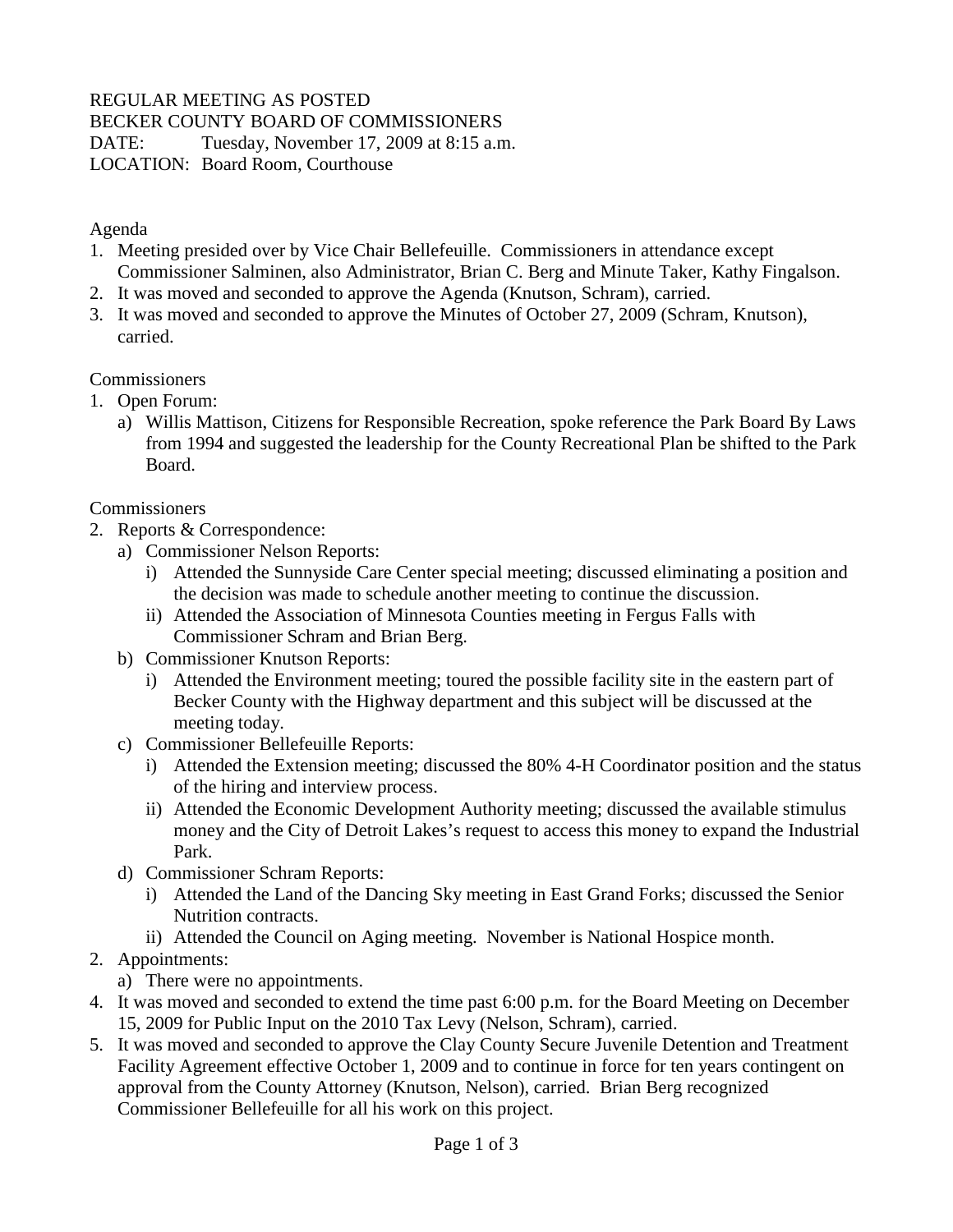Auditor-Treasurer

- 1. It was moved and seconded to approve the annual tobacco license renewal for Jeffrey Krueger, Horseshoe Inc. – Soo Pass Ranch, Lake View Township (Schram, Knutson), carried.
- 2. It was moved and seconded to approve scheduling the Public Hearing for the new off sale liquor license for Lakes Corner Liquor LLC – DBA Lakes Corner Liquor, c/o Aaron Aslesen, Erie Township to be held at the November  $24<sup>th</sup>$  Board Meeting at 9:00 a.m. (Knutson, Nelson), carried.

Finance Committee Minutes

- 1. It was moved and seconded to approve the Claims with addition of two over 90 days claims; Reliance Phone Systems for \$6,000 due to revenue stream in the canteen fund and Lake Ridge Dental for \$89 due to billing issues (Knutson, Schram), carried.
- 2. It was recommended by the Finance Committee to approve the Park and Recreation's request to accept the bid for grooming the 42 miles of snowmobile trails.
- 3. It was recommended by the Finance Committee to approve the Environmental Services request to approve a contract in the amount of \$70,500 for the planning and construction of a new transfer station, new office building and possible material recovery facility with possible grant dollars available for the construction.
- 4. It was moved and seconded to approve Oaks as the County's Agent of Designation for life insurance (Nelson, Knutson), carried.
- 5. It was moved and seconded to approve the Civil Commitment contract with Thorwaldsen, Malmstrom and Majors through December 31, 2010 (Knutson, Nelson), carried.
- 6. It was moved and seconded to approve the development of an Agreement with Sunnyside Care Center regarding bonds issued for the remodeling project and to bring back for final approval by the Board (Schram, Nelson), carried.

Environmental Services

- 1 . Steve Skoog presented a summary on the possible changes to the management of solid waste in Becker County.
- 2 . It was moved and seconded to authorize the formation of an Agreement with Wenck Associates Inc. to apply for the Capital Assistance Program (CAP) Grant with a total cost of \$70,500 and to come back to the Board for final approval (Knutson, Nelson), carried.
- 3 . It was agreed by consensus to move forward on the potential Eastern Becker County waste collection site/highway substation.

## Parks and Recreation

- 1 . It was moved and seconded to approve Resolution 11-09-1A, Minnesota Grant-In Aid Trail Permit for maintenance of snowmobile trails managed by Becker County (Schram, Bellefeuille), carried.
- 2 . It was moved and seconded to approve the low quote from Hardwood Trailblazers in the amount of \$18 per mile and a monthly readiness payment of \$250 for the contract to groom snowmobile trails for the 2009-2010 season (Schram, Knutson), carried.
- 3 . It was moved and seconded to reject the bids for the 2011 tree seedling production and to readvertise for new bids after review by the Parks and Recreation Committee (Schram, Bellefeuille), carried.
- 4 . Mr. Lohmeier reported the Mountain View property has walking trails, signs, and a gated parking lot ready for public use. Research is in progress for bike trails and other recreational uses.

Human Services